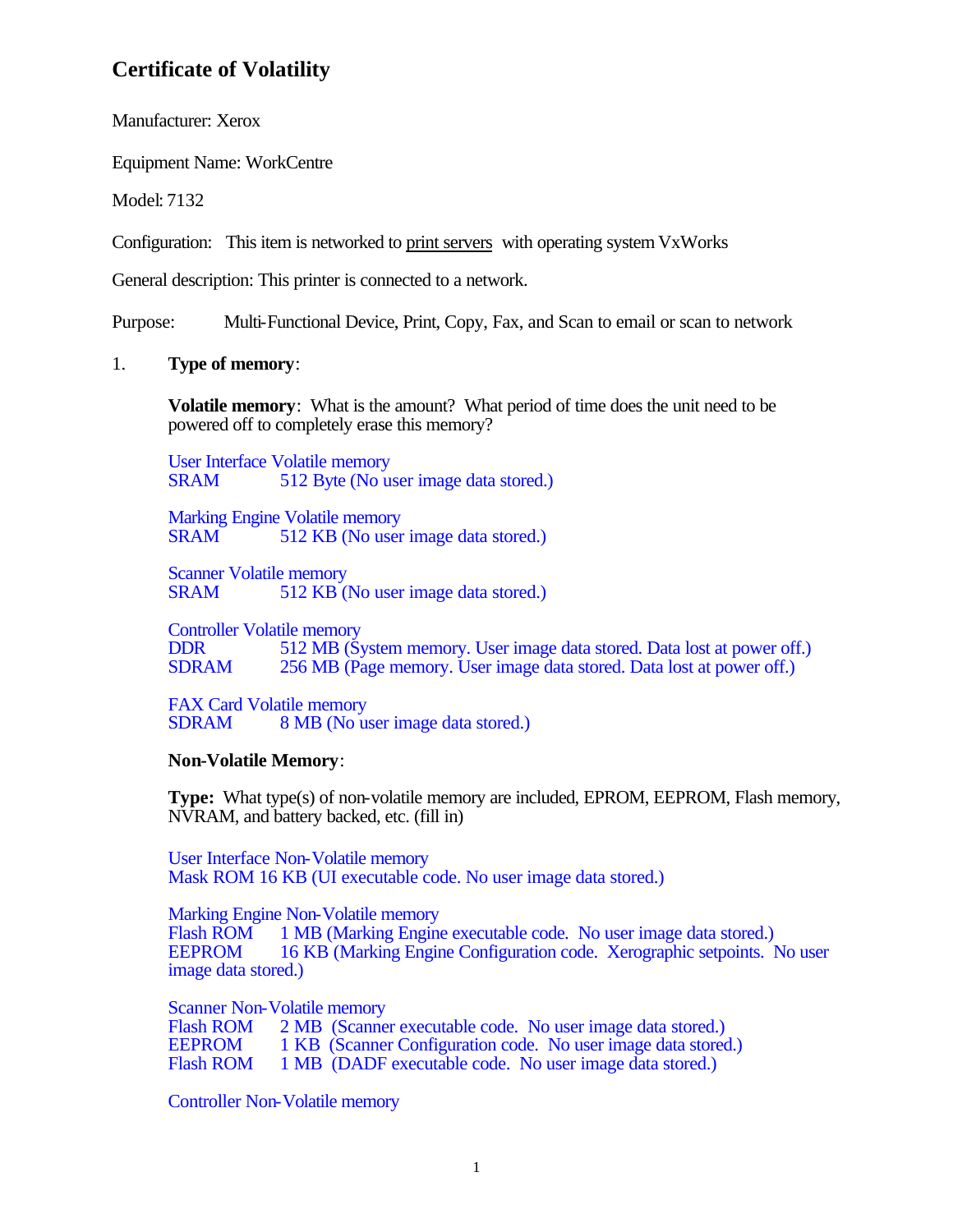Flash ROM 32 MB (Controller executable code. No user image data stored.) Battery backup SRAM 512 KB (System configuration data. No user image data stored.) SEEP ROM 1 KB (System configuration data. No user image data stored.) Rigid Disk Drive 40GB (User image data stored.)<br>P2ROM 2 MB (PCL fonts. No user image data st P2ROM 2 MB (PCL fonts. No user image data stored.)<br>Flash ROM 32 MB (Option. Controller executable code and 32 MB (Option. Controller executable code and PostScript fonts. No user image data stored.)<br>SEEP ROM 256 256 Byte (Not used on option flash ROM DIMM. No user image data stored)

FAX Card Non-Volatile memory

Flash ROM 4 MB (FAX executable code. No user image data stored.)

Flash ROM 4 MB (FAX configuration data. No user image data stored.)

There are other non volatile memory devices in the multi-functional device, but these are used solely for low-level I/O control. Some examples of this distributed control are:

- Photoreceptor
- Duplex
- Optional tray
- Finisher

2. **Accessibility:** Is it accessible by accidental/intentional keystroke, or software malfunction?

**No.** However, the login system administrator or service technician (via diagnostic operation) may adjust certain machine operational parameters. User data is never accessible.

3. If "YES, it **is** accessible, describe location and purpose.

Purpose: typical uses for non-volatile memory location are system identification number and system configuration, boot, and initialization parameters, for example (battery-backed NVRAM on SUNs); put in for future design needs, internal depot repair, clock circuit, "nice" to have, or to flag unauthorized software, etc.

If "NO", it is not accessible,  $X$  (Check here).

4. *Required memory:* Is device needed for normal operation, i.e. required for this processing period?

All memory listed is required for normal operation.

5. *Removal consequences:* If device memory chip is erased, what impact will this have on operation and normal function of device?

Example: If the SUN is turned on without this means of checking for the authorized configuration, the system will not boot and therefore the data cannot be processed per the standard Practice Procedure (SPP).

ROM memory device content is required and essential for operation and normal function of the device. Loss would render the device inoperable.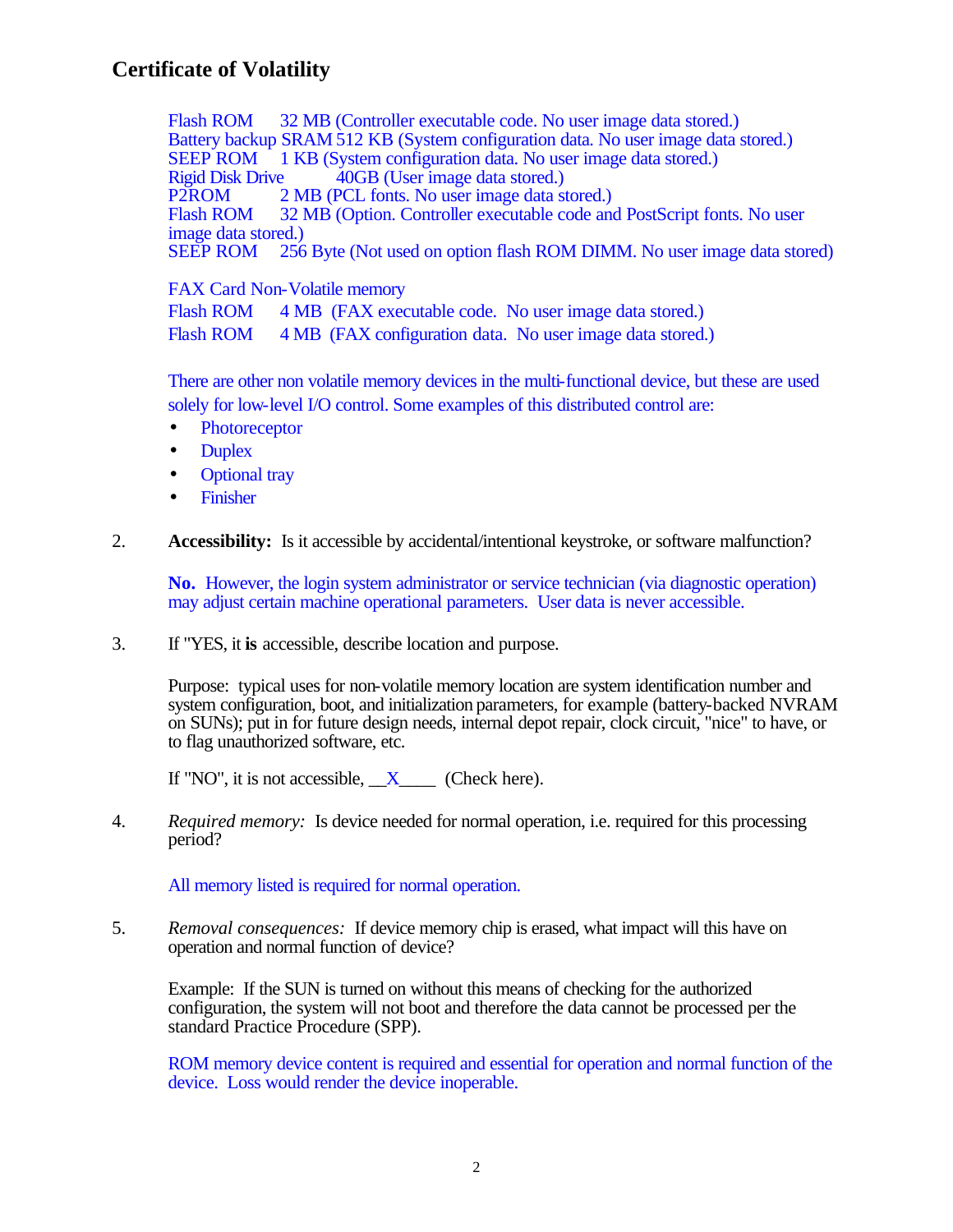ROM memory, as stated above, never contains user data. This memory is never overwritten or erased during normal operation.

SDRAM memory (System Memory. Page Memory.) processes user data. Content of this memory is lost at power off.

Controller Rigid Disk Drive removal will result in a message being posted to the local user interface that the disk is not present, and machines ability to handle complex copy jobs will be affected. This disk contains customer document images only; no system software is ever present. All customer data is completely overwritten by the Data Security option.

6. *Method of access:* How is it accessed? Is non-volatile memory location theoretically accessible with any system code, not just via the operating system or low level booting firmware?

Marking Engine non-volatile memory is used for storing Multifunction Device application settings and is accessible by application level code. There is no user access to the memory devices, except as provided programmatically to control device behaviors.

Remember: Modifying internal programming to access is not the same thing as unknowingly accessing from an accidental keyboard stroke.

- 7. *Warranty:* Does chip removal or EEPROM erasure void the warranty? Yes, memory removal or erasure will void the warranty. Disk removal of the internal disk drive will void the warranty.
- 8. *Size:* How much memory is contained? Number of bytes, etc. See section 1, "Type of Memory"
- 9. *Spacing:* Is the memory fully utilized or does it have available memory space for additional information to be placed? The non-volatile memory devices are sized to contain the necessary amount of data required for system operation. Usually there are some unused memory addresses where additional information could be theoretically stored. Without access to the software developers' memory maps, determining the location of this unused memory would require reverse engineering the software.

The Controller rigid disk drive contains total 13GB spooling partitions designated for customer document data. Space is dynamically allocated to each job handled; at job completion this space is deallocated to be available for new document images. All residual customer data in deallocated space is overwritten by the Data Security option.

10. Can this non-volatile memory be addressed to ensure that only authorized information is resident? If yes, how? At boot-up, the system computes a checksum for each non-volatile memory device. (Note: The computed checksum is compared against a value stored in the device itself. This is sufficient to detect hardware failures, but not necessarily intentional corruption.)